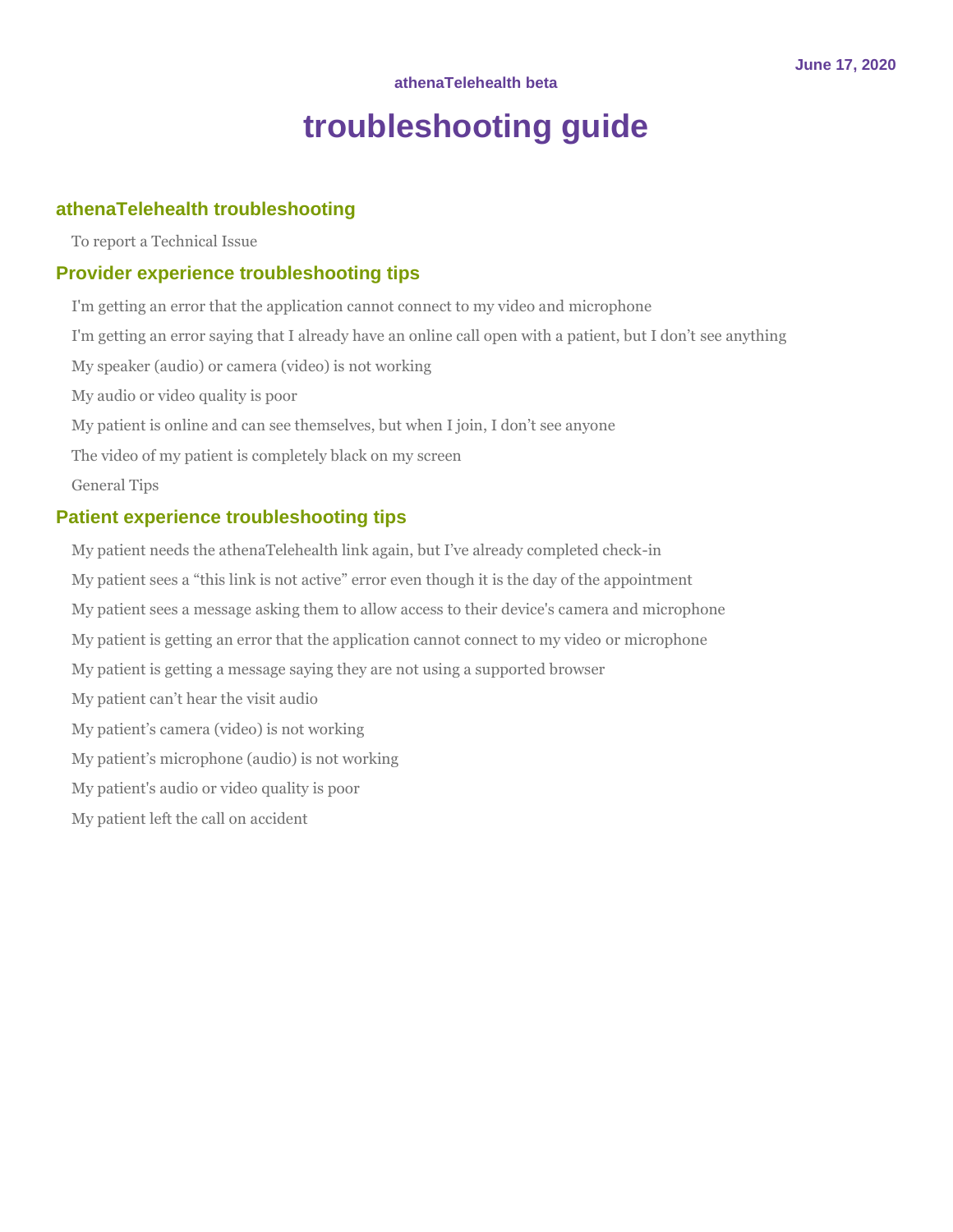# <span id="page-1-1"></span><span id="page-1-0"></span>**athenaTelehealth troubleshooting**

#### **To report a Technical Issue**

You can click Report a Technical Issue in the video preview and in the session. Both practice staff and the patient have a link to report issues.

This functionality is available at the bottom of every screen in the telehealth visit for both providers and patients. Please supply feedback when you're having issues so we record, track, and resolve technical issues related to athenaTelehealth visits. Please continue to provide this and other feedback through the beta coordinators as well.

# <span id="page-1-2"></span>**Provider experience troubleshooting tips**

#### <span id="page-1-3"></span>**I'm getting an error that the application cannot connect to my video and microphone**

- 1. Ensure the browser has access to your camera and microphone in the browser security settings if that isn't the issue;
- 2. Ensure you're not using your microphone or camera for a different application (such as, streaming video in a WebEx).

#### <span id="page-1-4"></span>**I'm getting an error saying that I already have an online call open with a patient, but I don't see anything**

- 1. Leave the call and refresh your athenaNet browser;
- 2. Go back into the encounter and click Start Online Visit again.

#### <span id="page-1-5"></span>**My speaker (audio) or camera (video) is not working**

- 1. Ensure you're using a supported browser. For more information see the [Browser Requirements](https://athenanet.athenahealth.com/1/1/postings/ReleaseNotes/Covid19ReleaseNotes/Content/Coll_AccessTelehealthApp_Beta_SCORE1538.htm#BrowserReq) section of this release note. If your browser is supported;
- 2. Ensure your device volume is up and you're not muted. Once you've checked those;
- 3. Ensure your browser window is not muted (in Chrome, right-click and select "Unmute site"). If your browser audio is enabled;
- 4. Select the three dots in the bottom left to open and review device settings try using different audio and video options.

#### <span id="page-1-6"></span>**My audio or video quality is poor**

- 1. This is likely due to internet quality. We recommend one of the following for troubleshooting network issues, depending on your device:
	- a. Connect an ethernet cord to an internet modem and your computer, which bypasses the need for a WiFi connection.
	- b. If you're on a laptop with a WiFi connection, move closer to a router.
	- c. For mobile, connect to internet data from a service provider, or a WiFi connection if internet data is not working well.
- 2. If possible, the provider and the patient should close other applications and limit others from streaming content on the same internet connection.
- 3. If the patient is on a mobile device, especially Android, ask if they have a computer they can connect with. **Note:** The patient can join from both devices, but will show up as two users. Make sure to have your patient mute and disable audio on one device to avoid audio issues.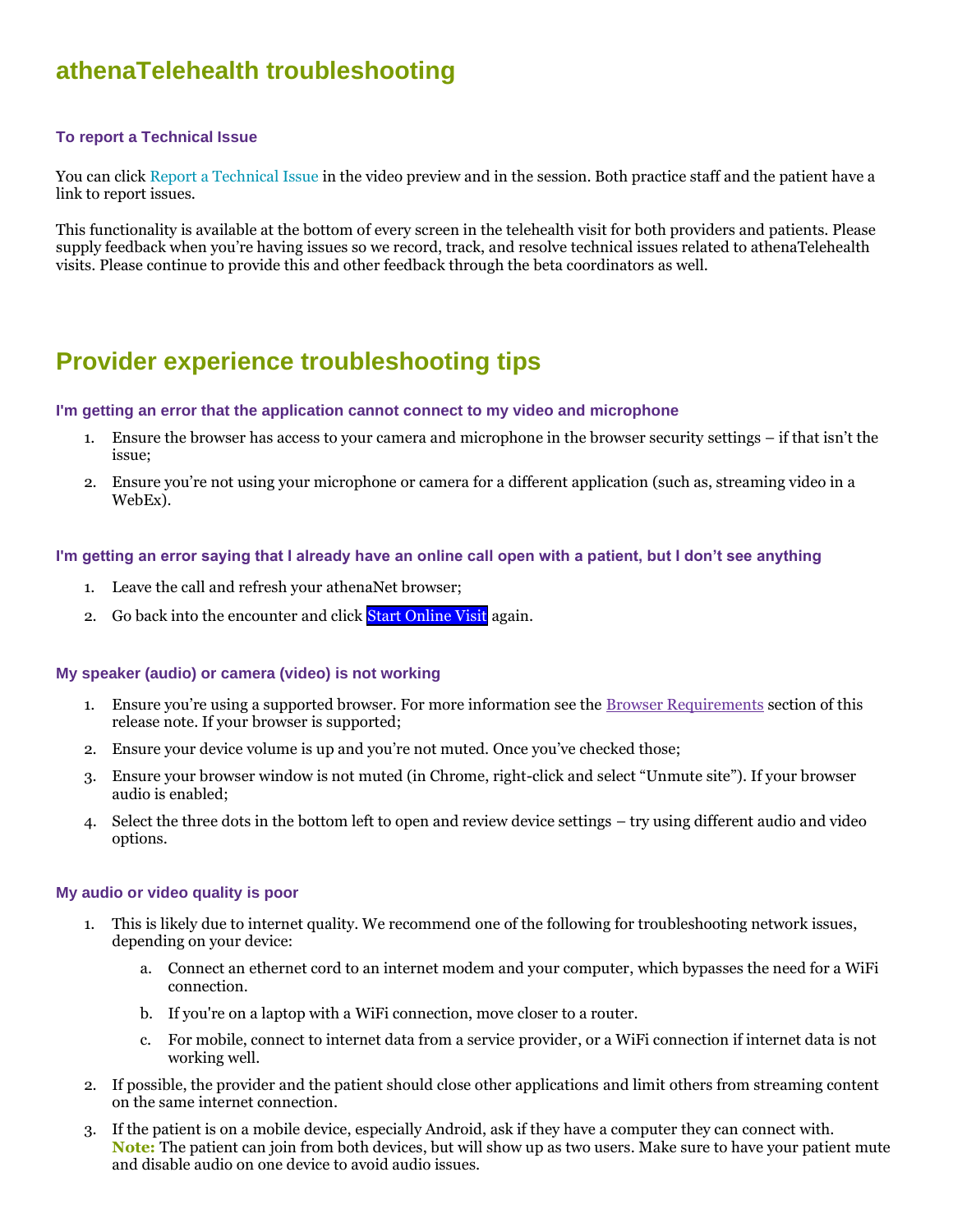#### <span id="page-2-0"></span>**My patient is online and can see themselves, but when I join, I don't see anyone**

- 1. Click the Leave button and then click Start Online Visit in the encounter to rejoin the visit.
- 2. Make sure the patient **is not** on a different call, either phone or video. Then have the patient leave and rejoin using the original link.

#### <span id="page-2-1"></span>**The video of my patient is completely black on my screen**

- Desktop: The patient may have a covering over their webcam. Have the patient move any obstructions from the webcam.
- Mobile: If the patient is not currently viewing the video window (such as, looking at a different website or application), it will disable their camera for privacy reasons. Have the patient navigate back to the video window.

#### <span id="page-2-2"></span>**General Tips**

- 1. Leave the call and refresh your athenaNet browser. Go back into the encounter and click Start Online Visit again. If you're still experiencing issues;
- 2. Close and reopen athenaNet

# <span id="page-2-3"></span>**Patient experience troubleshooting tips**

#### <span id="page-2-4"></span>**My patient needs the athenaTelehealth link again, but I've already completed check-in**

- 1. On the Main Menu, click Calendar. Under APPOINTMENTS, click Today's Appointments.
- 2. Click on your patient's name from the sidebar menu.
- 3. Click Check-in under the patient's name and demographics.
- 4. Click Copy Link or Send Link to Patient.
- 5. After you have sent the link, click Intake or Exam below the patient's name and demographics to go back into the patient encounter.

#### <span id="page-2-5"></span>**My patient sees a "this link is not active" error even though it is the day of the appointment**

- 1. Have your patient try reopening the link. Ensure the patient is using a supported browser. For more information, see the [Browser Requirements](https://athenanet.athenahealth.com/1/1/postings/ReleaseNotes/Covid19ReleaseNotes/Content/Coll_AccessTelehealthApp_Beta_SCORE1538.htm#BrowserReq) section of this release note. If the browser is supported;
- 2. Go to the Check-in page and provide the patient with the appropriate link. Once you've done that;
- 3. Ensure your patient is copying and pasting the entire link and clicking on the link from the email for the appropriate appointment.

#### <span id="page-2-6"></span>**My patient sees a message asking them to allow access to their device's camera and microphone**

- 1. Ensure your patient allows the athenaTelehealth application access to their device's camera and microphone to connect video and audio for the virtual visit. To do so;
- 2. Please have them click Allow when asked if they want athenaTelehealth to access their camera and microphone.

#### <span id="page-2-7"></span>**My patient is getting an error that the application cannot connect to my video or microphone**

1. Ensure the browser has access to the camera and microphone in the browser security settings. **Note:** There are instructions in the error message or can they be found online for the specific browser.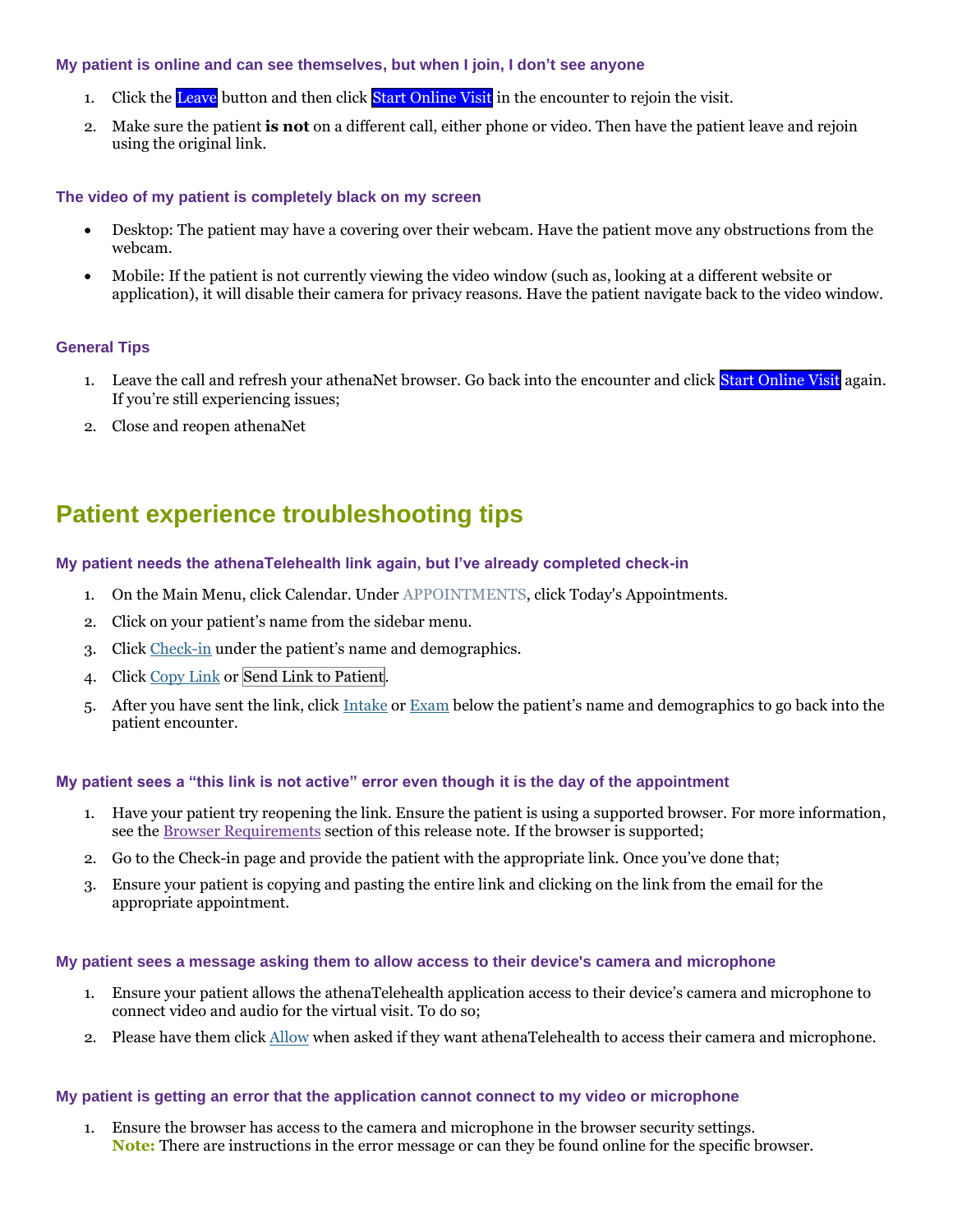2. Ensure the patient is not using your microphone or camera for a different application, including being on another phone or video call at the same time as the visit.

#### <span id="page-3-0"></span>**My patient is getting a message saying they are not using a supported browser**

The following browsers work with the athenaTelehealth app:

| Desktop:                                                                                                                                                                                                                      | Mobile:                                                                                                                                                                                 |
|-------------------------------------------------------------------------------------------------------------------------------------------------------------------------------------------------------------------------------|-----------------------------------------------------------------------------------------------------------------------------------------------------------------------------------------|
| Google Chrome (latest 3 versions) for macOS and<br><b>Windows</b><br>Microsoft Edge (version 79 and later) for Windows<br>Safari (version 12 and later) for macOS<br>Firefox (latest three versions) for macOS and<br>Windows | Google Chrome (latest 3 versions) for<br>Android<br>Safari (version 12 and later) for iOS<br>(Important: athenaTelehealth is not<br>supported on other iOS browsers, such as<br>Chrome) |

#### <span id="page-3-1"></span>**My patient can't hear the visit audio**

If the patient's speakers don't seem to be working, they can try these steps:

- 1. First, make sure your volume is up on your speakers and that they're not set to mute.
- 2. If you are using headphones or speakers, make sure the correct device is selected for sound in your settings.
- 3. If you're using a Bluetooth device, make sure your device has been paired with the computer, smartphone, or tablet you're using for your call.
- 4. Make sure you're not browsing in incognito or private mode.
- 5. Still can't hear? Try the following steps:

| <b>On a Mac Computer</b> | 1. Make sure that you're using the latest version of macOS. Back up your          |
|--------------------------|-----------------------------------------------------------------------------------|
|                          | important information and then update the software on your Mac.                   |
|                          | 2. If you still can't hear sound from the internal speakers after updating your   |
|                          | computer's software, check your sound settings.                                   |
|                          | 3. Disconnect any external audio devices from your computer. Also disconnect      |
|                          | any cables from the USB, Thunderbolt, FireWire, or 3.5mm audio ports.             |
|                          | 4. From the Apple menu, choose System Preferences.                                |
|                          | 5. Select Sound.                                                                  |
|                          | 6. Click the Output tab, then select Internal Speakers. If you don't see Internal |
|                          | Speakers as an option in the Output window, contact Apple Support.                |
|                          | 7. If the volume slider is set low, move the slider to the right and test again.  |
|                          | 8. If the Mute checkbox is selected, deselect it and test again.                  |
|                          | 9. If you still don't hear any sound, contact Apple Support.                      |
|                          |                                                                                   |
| <b>On a Windows</b>      | 1. Check your speaker output.                                                     |
| Computer                 | 2. Run the audio troubleshooter.                                                  |
|                          | 3. Verify that all Windows Updates are installed.                                 |
|                          | 4. Check your cables, plugs, jacks, volume, speaker, and headphone connection.    |
|                          | 5. Check sound settings.                                                          |
|                          | 6. Fix your audio drivers.                                                        |
|                          |                                                                                   |
| On an Apple Mobile       | 1. Make sure that Silent Mode is off. On your device, move the Silent Mode        |
| <b>Device</b>            | switch forward so that the orange isn't showing.                                  |
|                          | 2. Go to Settings > Sounds (or Settings > Sounds & Haptics) and drag the Ringer   |
|                          | and Alerts slider back and forth a few times. Note: If you don't hear any sound,  |
|                          | or if your speaker button on the Ringer and Alerts slider is dimmed, your         |
|                          | speaker might need service, please contact Apple Support.                         |
|                          | 3. If you hear sound, make a call with an iPhone and turn on speakerphone. On     |
|                          | an iPad or iPod Touch, make a FaceTime call. If you still can't hear, or hear     |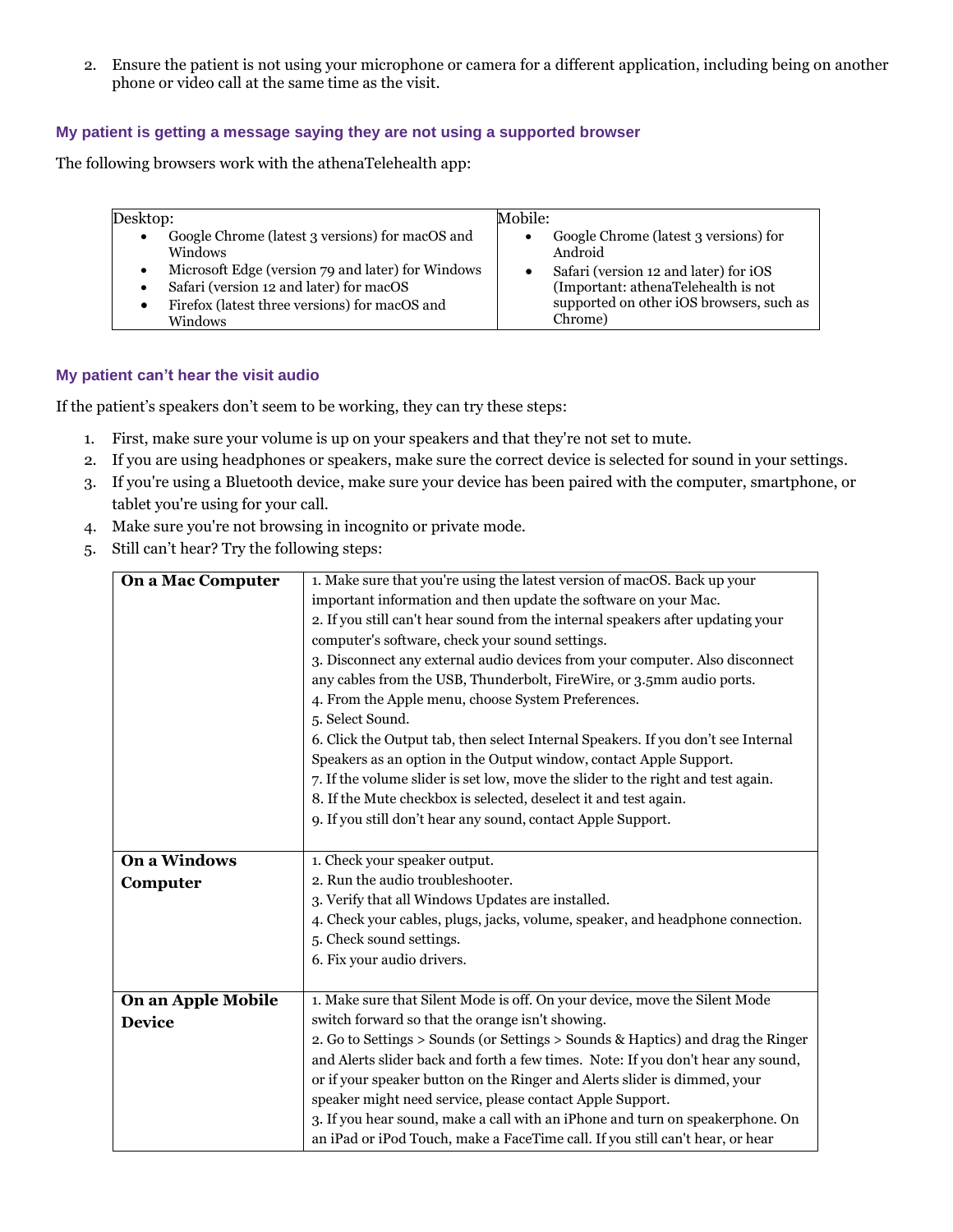|                      | static, your network or reception could be the issue. Please contact your internet |
|----------------------|------------------------------------------------------------------------------------|
|                      | service provider.                                                                  |
| On an Android        | Plug your headphones in and out to ensure audio isn't going to the headphone       |
| <b>Mobile Device</b> | jack. Make sure to turn up the in-call volume. If the problem persists, contact    |
|                      | your carrier.                                                                      |
|                      | Note: If you're trying to use the external speaker, make sure your device isn't    |
|                      | connected to headphones, which automatically disable the external speaker.         |
|                      |                                                                                    |
|                      | Check the media volume:                                                            |
|                      | 1. Go to Settings,                                                                 |
|                      | 2. Tap Sound and Vibration.                                                        |
|                      | 3. Tap Volume.                                                                     |
|                      | 4. Move the Media slider to the right to increase volume.                          |
|                      | 5. Make sure your device isn't set to Do Not Disturb. Go to Settings to turn off   |
|                      | the Do Not Disturb option.                                                         |
|                      | 6. Restart your device.                                                            |

#### <span id="page-4-0"></span>**My patient's camera (video) is not working**

If the patient's camera doesn't seem to be working, they can try these steps

- 1. Make sure the patient **is not** on a different call, phone or video. Then have the patient leave and rejoin using the original link.
- 2. Try turning the camera on and off.
- 3. Make sure your camera is not obstructed and is clean of dirt or smudges.
- 4. Select Allow any time your browser prompts you to enable your camera.
- 5. Make sure you're not browsing in incognito mode.
- 6. If you're using a web cam connected to your device, make sure you've selected that as your video device in Settings.
- 7. Try using different audio options.
- 8. Still can't get your camera to work? Try the following steps:

| <b>On a Mac Computer</b> | In Google Chrome                                                                                                                                                                                                                                                                                                |
|--------------------------|-----------------------------------------------------------------------------------------------------------------------------------------------------------------------------------------------------------------------------------------------------------------------------------------------------------------|
|                          | Select the lock icon located near the right side of your search bar.<br>1.<br>Select the dropdown menu next to camera and microphone.<br>2.<br>Change the camera and microphone access to Allow.<br>3.<br>Refresh the browser tab (cmd $+$ R).<br>$\mathbf{4}$                                                  |
|                          | In Safari                                                                                                                                                                                                                                                                                                       |
|                          | Safari will ask you to allow athena. io access to your device's camera and<br>1.<br>microphone each time you sign in or refresh the page.<br>Open Safari Preferences.<br>2.<br>Navigate to Websites.<br>3.<br>Go to Camera and Microphone tabs.<br>4.<br>Change access to Allow.<br>5.<br>Restart Safari.<br>6. |
|                          | In Firefox                                                                                                                                                                                                                                                                                                      |
|                          | Select the lock icon located on the right side of your search bar.<br>1.<br>Click both X's to Clear this permission and ask again.<br>2.<br>Refresh the browser tab.<br>3.<br>When prompted, ensure you're using the correct camera & microphone inputs,<br>4.<br>and select Allow.                             |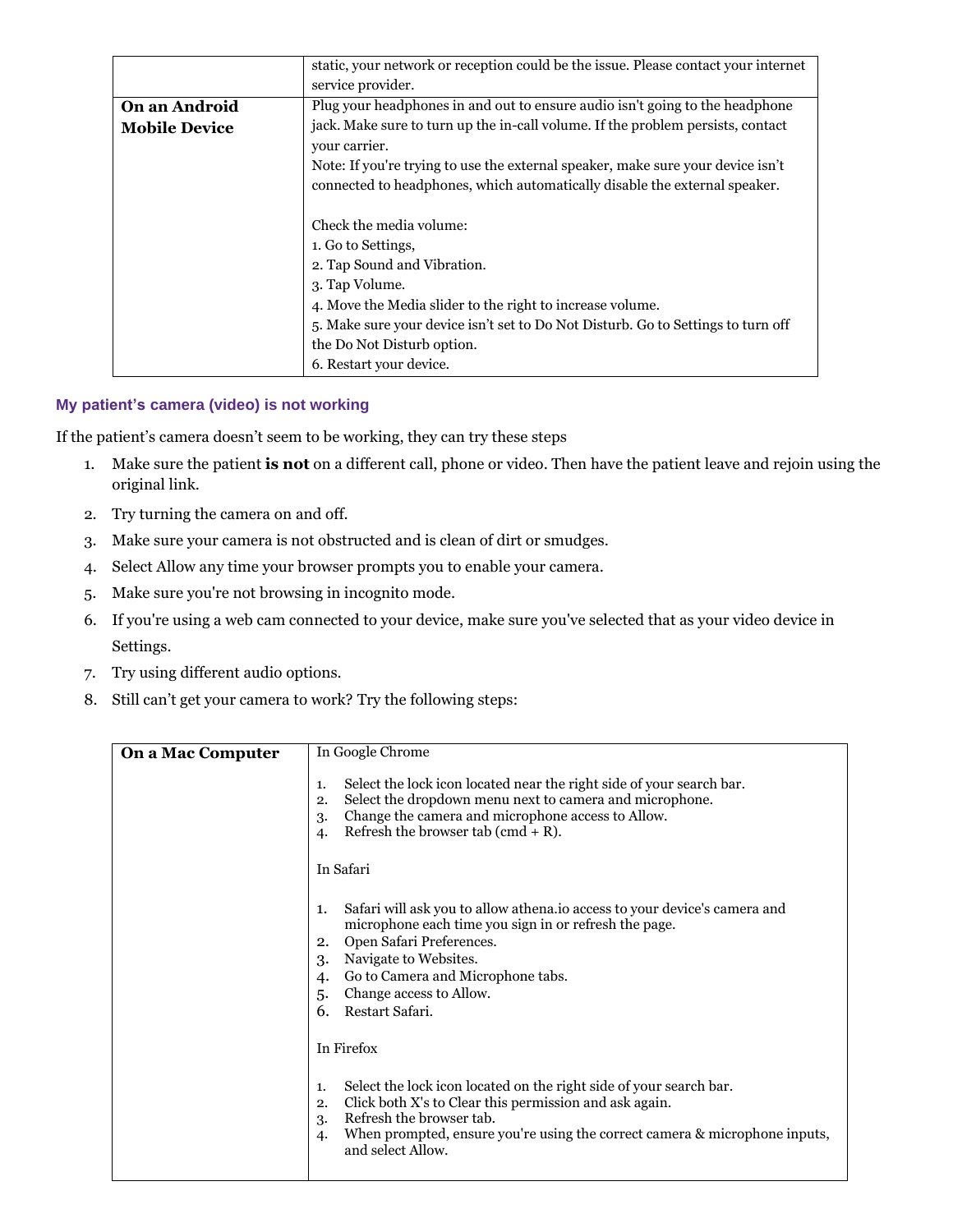|                                       | If your camera still won't turn on in Firefox                                                                                                                                                                                                                                                                                                                                                                                                      |
|---------------------------------------|----------------------------------------------------------------------------------------------------------------------------------------------------------------------------------------------------------------------------------------------------------------------------------------------------------------------------------------------------------------------------------------------------------------------------------------------------|
|                                       | Select menu icon in upper right corner.<br>1.<br>Go to Preferences or Options.<br>2.<br>Scroll down to Privacy & Security.<br>3.<br>In your Camera & Microphone settings, ensure that athena.io is set to Allow.<br>4.<br>Restart Firefox. If your camera and mic are still disabled, you may need to reset<br>5.<br>Firefox permissions.                                                                                                          |
| <b>On a Windows</b>                   | In Google Chrome                                                                                                                                                                                                                                                                                                                                                                                                                                   |
| Computer                              | Select the lock icon located near the right side of your search bar.<br>1.<br>Select the dropdown menu next to camera and microphone.<br>2.<br>Change the camera and microphone access to Allow.<br>3.<br>Refresh the browser tab ( $CTRL + F_5$ ).<br>4.                                                                                                                                                                                          |
|                                       | In Microsoft Edge                                                                                                                                                                                                                                                                                                                                                                                                                                  |
|                                       | Select the lock icon located near the right side of your search bar.<br>1.<br>Select the dropdown menu next to camera and microphone.<br>2.<br>Change the camera and microphone access to Allow.<br>3.<br>Refresh the browser tab ( $CTRL + F_5$ ).<br>4.                                                                                                                                                                                          |
|                                       | In Firefox                                                                                                                                                                                                                                                                                                                                                                                                                                         |
|                                       | Select the lock icon located on the right side of your search bar.<br>1.<br>Click both X's to Clear this permission and ask again.<br>2.<br>Refresh the browser tab.<br>3.<br>When prompted, ensure you're using the correct camera & microphone inputs,<br>4.<br>and select Allow.                                                                                                                                                                |
|                                       | If your camera still won't turn on in Firefox                                                                                                                                                                                                                                                                                                                                                                                                      |
|                                       | Select menu icon in upper right corner.<br>1.<br>Go to Preferences or Options.<br>2.<br>Scroll down to Privacy & Security.<br>3.<br>In your Camera & Microphone settings, ensure that athena.io is set to Allow.<br>4.<br>Restart Firefox. If your camera is still disabled, you may need to reset Firefox<br>5.<br>permissions.                                                                                                                   |
| On an Apple Mobile<br><b>Device</b>   | Restart the Safari browser app<br>1.<br>Make sure your camera works with FaceTime.<br>2.<br>On iOS 13 and up, you can also select the camera and microphone to be enabled<br>3.<br>by default for an easier login / patient check-in experience.<br>Go to Settings on your device<br>4.<br>Scroll down and open Safari tab<br>5.<br>Ensure Camera & Microphone are set to Allow<br>6.<br>Make sure Request Desktop Site option is turned off<br>7. |
| On an Android Mobile<br><b>Device</b> | Tap the dots in upper right corner<br>1.<br><b>Open Settings</b><br>2.<br>Open Privacy<br>3.<br>Select Clear browsing data and restart Chrome<br>4.<br>Once you login or re-enter the waiting room, be sure to select Allow when<br>5.<br>prompted to enable camera and microphone.<br>If that doesn't work, you may need to Reset Permissions in your device settings.<br>6.                                                                      |

### <span id="page-5-0"></span>**My patient's microphone (audio) is not working**

If the patient's microphone doesn't seem to be working, they can try these steps

1. Try muting and unmuting the microphone.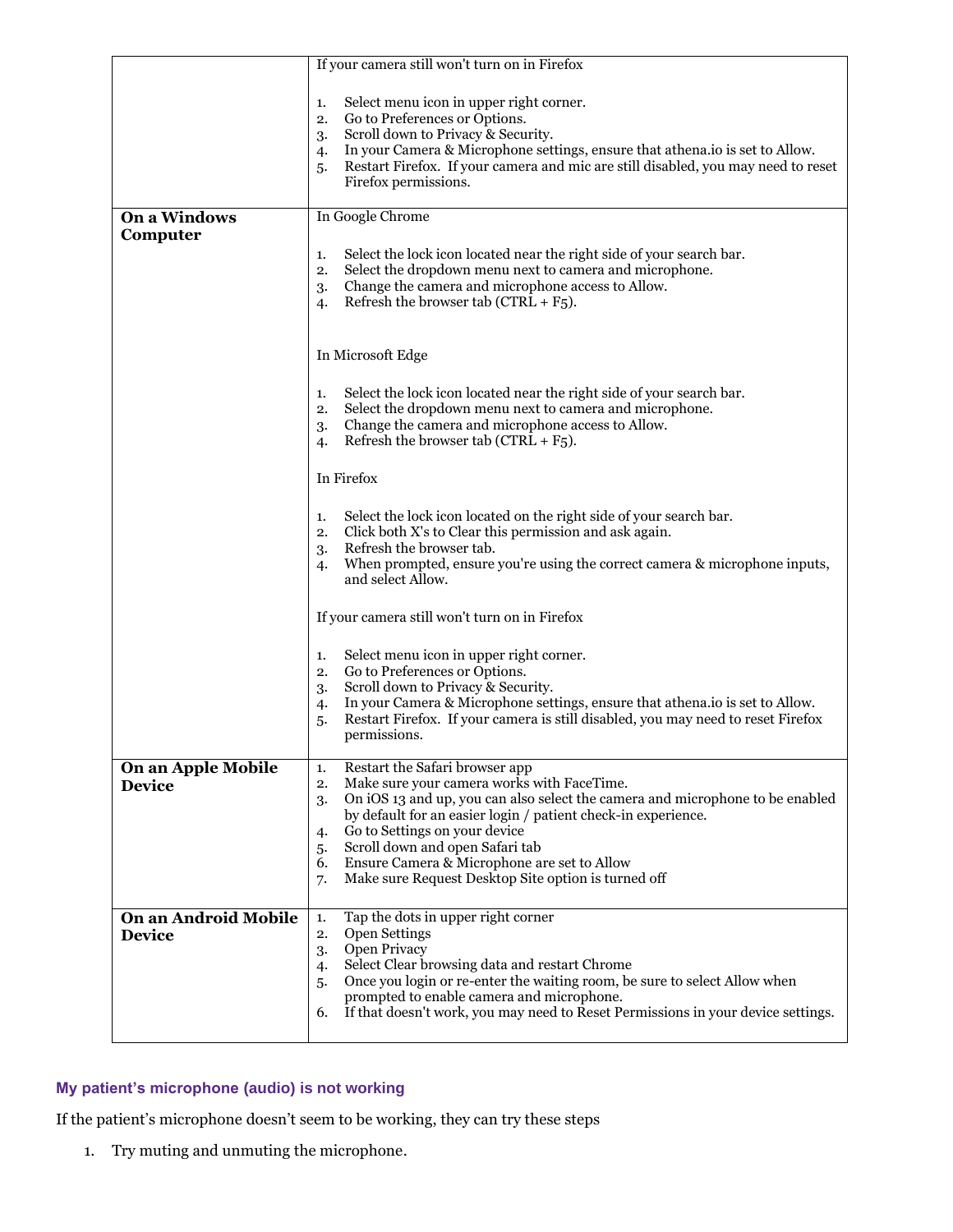- 2. Make sure the microphone isn't being blocked or obstructed.
- 3. Select "Allow any time" when your browser prompts you to enable your microphone.
- 4. Make sure you're not browsing in incognito mode.
- 5. If you're wearing a headset with a microphone, make sure you've selected it as your microphone device in Settings.
- 6. Try using different audio options.
- 7. Still can't get your microphone to work? It may be blocked. Try these steps:

| <b>On a Mac Computer</b> | In Google Chrome                                                                                                                                                                                                                                                                                                                                                                    |
|--------------------------|-------------------------------------------------------------------------------------------------------------------------------------------------------------------------------------------------------------------------------------------------------------------------------------------------------------------------------------------------------------------------------------|
|                          | 1. Select the lock icon located near the right side of your search bar.<br>2. Select the dropdown menu next to camera and microphone.<br>3. Change the camera and microphone access to Allow.<br>4. Refresh the browser tab (cmd + R).                                                                                                                                              |
|                          | In Safari                                                                                                                                                                                                                                                                                                                                                                           |
|                          | Safari will ask you to allow athena. io access to your device's camera and microphone<br>each time you sign in or refresh the page. Try this to make sure that Safari is correctly<br>asking for this access:<br>Open Safari Preferences.<br>1.<br>Navigate to Websites.<br>2.<br>Go to Camera and Microphone tabs.<br>3.<br>Change access to Allow.<br>4.<br>Restart Safari.<br>5. |
|                          | In Firefox                                                                                                                                                                                                                                                                                                                                                                          |
|                          | Select the lock icon located on the right side of your search bar.<br>1.<br>Click both X's to Clear this permission and ask again.<br>2.<br>Refresh the browser tab.<br>3.<br>When prompted, make sure you're using the correct camera & microphone inputs,<br>4.<br>and select Allow.                                                                                              |
|                          | If your camera still won't turn on in Firefox:                                                                                                                                                                                                                                                                                                                                      |
|                          | Select menu icon in upper right corner.<br>1.<br>Go to Preferences or Options.<br>2.<br>Scroll down to Privacy & Security.<br>3.<br>In your Camera & Microphone settings, ensure that athena.io is set to Allow.<br>4.<br>Restart Firefox. If your camera and mic are still disabled, you may need to reset<br>5.<br>Firefox permissions.                                           |
| <b>On a Windows</b>      | In Google Chrome                                                                                                                                                                                                                                                                                                                                                                    |
| Computer                 | Select the lock icon located near the right side of your search bar.<br>1.<br>Select the dropdown menu next to camera and microphone.<br>2.<br>Change the camera and microphone access to Allow.<br>3.<br>Refresh the browser tab ( $CTRL + F_5$ ).<br>4.                                                                                                                           |
|                          | In Microsoft Edge                                                                                                                                                                                                                                                                                                                                                                   |
|                          | Select the lock icon located near the right side of your search bar.<br>1.<br>Select the dropdown menu next to camera and microphone.<br>2.<br>Change the camera and microphone access to Allow.<br>3.<br>Refresh the browser tab ( $CTRL + F_5$ ).<br>4.                                                                                                                           |
|                          | In Firefox                                                                                                                                                                                                                                                                                                                                                                          |
|                          | Select the lock icon located on the right side of your search bar.<br>1.                                                                                                                                                                                                                                                                                                            |